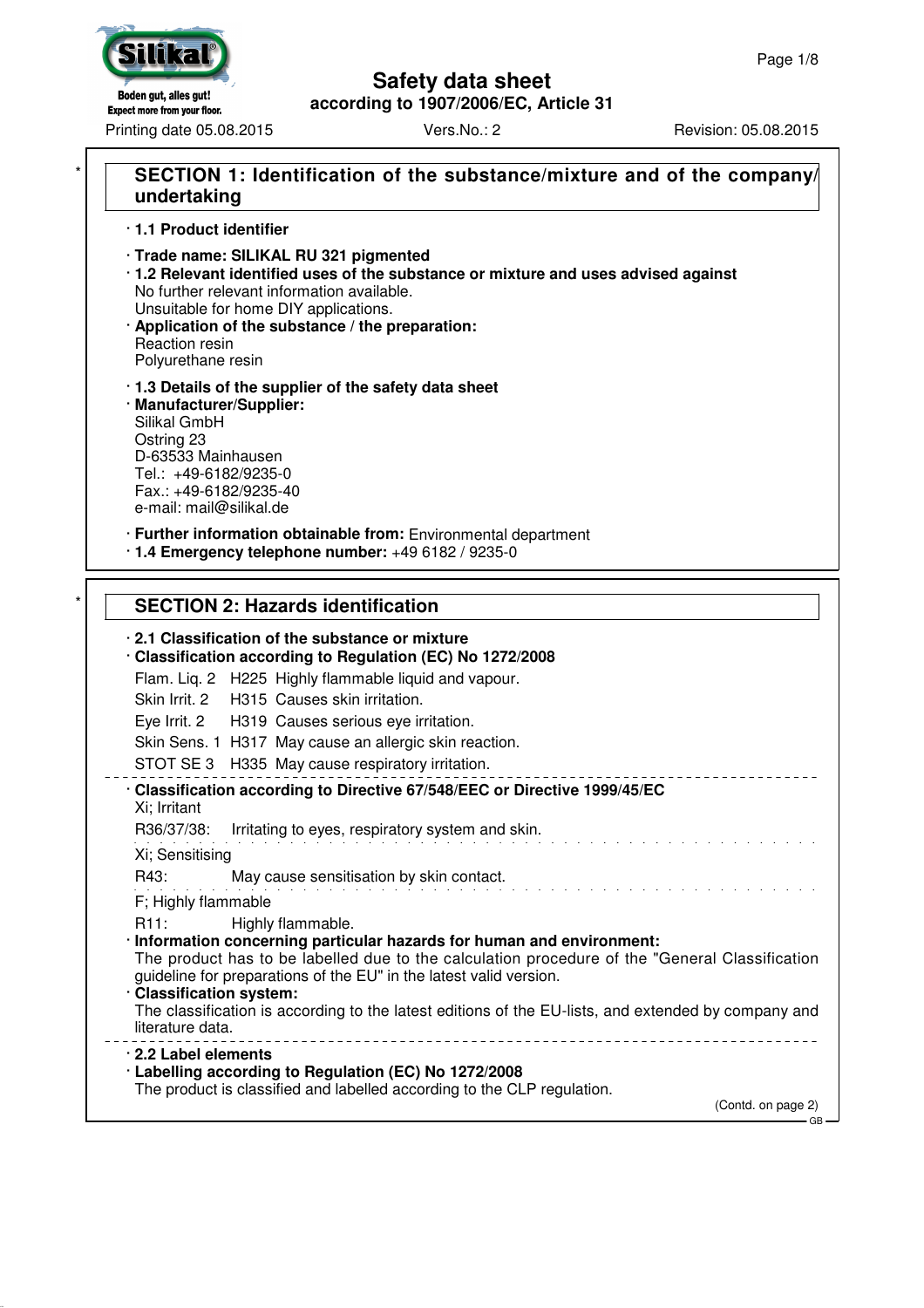Printing date 05.08.2015 Vers.No.: 2 Revision: 05.08.2015

#### **Trade name: SILIKAL RU 321 pigmented**

| · Hazard pictograms                      | (Contd. of page 1)                                                                                                                                 |
|------------------------------------------|----------------------------------------------------------------------------------------------------------------------------------------------------|
|                                          |                                                                                                                                                    |
|                                          |                                                                                                                                                    |
|                                          |                                                                                                                                                    |
|                                          |                                                                                                                                                    |
| GHS02<br>GHS07                           |                                                                                                                                                    |
| · Signal word Danger                     |                                                                                                                                                    |
|                                          | · Hazard-determining components of labelling:                                                                                                      |
| n-butyl acrylate                         |                                                                                                                                                    |
| methyl methacrylate                      |                                                                                                                                                    |
| <b>Hazard statements</b>                 |                                                                                                                                                    |
|                                          | H225 Highly flammable liquid and vapour.                                                                                                           |
| H <sub>315</sub> Causes skin irritation. |                                                                                                                                                    |
|                                          | H319 Causes serious eye irritation.                                                                                                                |
|                                          | H317 May cause an allergic skin reaction.                                                                                                          |
|                                          | H335 May cause respiratory irritation.                                                                                                             |
| · Precautionary statements               |                                                                                                                                                    |
| P210                                     | Keep away from heat, hot surfaces, sparks, open flames and other ignition<br>sources. No smoking.                                                  |
| P <sub>261</sub>                         | Avoid breathing dust/fume/gas/mist/vapours/spray.                                                                                                  |
| P280                                     | Wear protective gloves/protective clothing/eye protection/face protection.                                                                         |
|                                          | P305+P351+P338 IF IN EYES: Rinse cautiously with water for several minutes. Remove contact<br>lenses, if present and easy to do. Continue rinsing. |
| P403+P233                                | Store in a well-ventilated place. Keep container tightly closed.                                                                                   |
| P <sub>501</sub>                         | Dispose of contents/container in accordance with local/regional/national/<br>international regulations.                                            |
| .2.3 Other hazards                       |                                                                                                                                                    |
|                                          | · Results of PBT and vPvB assessment                                                                                                               |
| · PBT: Not applicable.                   |                                                                                                                                                    |

· **vPvB:** Not applicable.

## **SECTION 3: Composition/information on ingredients**

#### · **3.2 Chemical characterisation: Mixtures**

· **Description:** Mixture of substances listed below with nonhazardous additions.

## · **Dangerous components:**

| Dangerous components.                                                                           |                                                                                                                                                                                                                       |              |
|-------------------------------------------------------------------------------------------------|-----------------------------------------------------------------------------------------------------------------------------------------------------------------------------------------------------------------------|--------------|
| CAS: 141-32-2<br>EINECS: 205-480-7<br>Reg.nr.: 01-2119453155-43-xxxx   R10                      | n-butyl acrylate<br>$\times$ Xi R36/37/38; $\times$ Xi R43<br><b>√ Flam. Liq. 3, H226, √ Skin Irrit. 2, H315, Eye Irrit.</b><br>2, H319; Skin Sens. 1, H317; STOT SE 3, H335                                          | 25-50%       |
| CAS: 80-62-6<br>EINECS: 201-297-1<br>Reg.nr.: 01-2119452498-28                                  | methyl methacrylate<br>$\mathsf{\times}$ Xi R37/38; $\mathsf{\times}$ Xi R43; $\mathsf{\bullet}$ F R11<br>$\circledast$ Flam. Liq. 2, H225; $\circledast$ Skin Irrit. 2, H315; Skin<br>Sens. 1, H317; STOT SE 3, H335 | 10-25%       |
| CAS: 38668-48-3<br>EINECS: 254-075-1                                                            | 1,1'-(p-tolylimino)dipropan-2-ol<br>T R <sub>25</sub><br>R52/53<br>Acute Tox. 3, H301; Aquatic Chronic 3, H412                                                                                                        | $0.5 - 2.5%$ |
| · Additional information: For the wording of the listed risk phrases refer to section 16.<br>GB |                                                                                                                                                                                                                       |              |

(Contd. on page 3)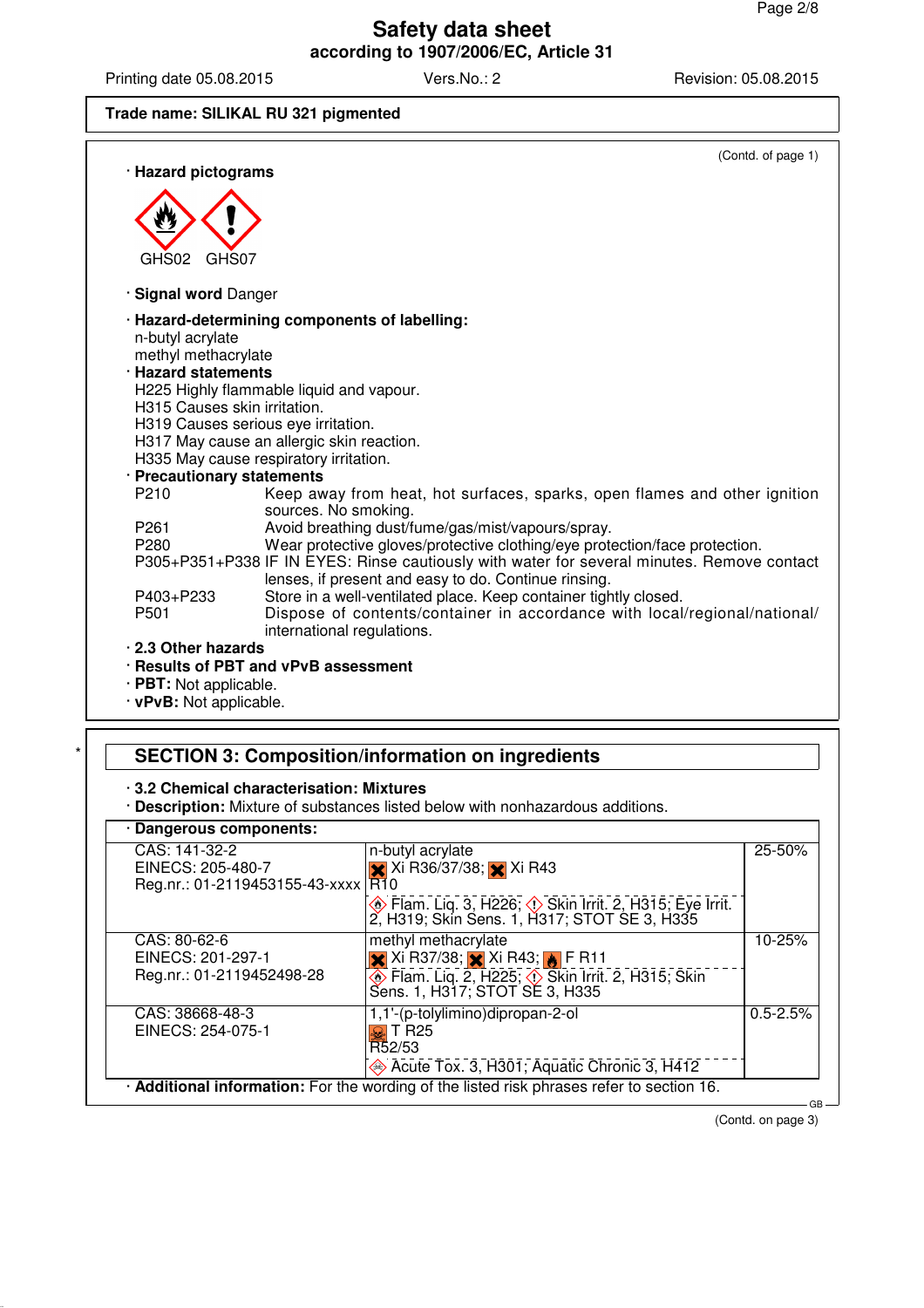Printing date 05.08.2015 Vers.No.: 2 Revision: 05.08.2015

#### **Trade name: SILIKAL RU 321 pigmented**

(Contd. of page 2)

### **SECTION 4: First aid measures**

#### · **4.1 Description of first aid measures**

· **General information:** Immediately remove any clothing soiled by the product.

- · **After inhalation:** Supply fresh air and to be sure call for a doctor.
- · **After skin contact:** Immediately wash with water and soap and rinse thoroughly.
- · **After eye contact:**

Rinse opened eye for several minutes under running water. Then consult a doctor.

- · **After swallowing:** Drink plenty of water and provide fresh air. Call for a doctor immediately.
- · **4.2 Most important symptoms and effects, both acute and delayed**
- No further relevant information available.

· **4.3 Indication of any immediate medical attention and special treatment needed** No further relevant information available.

## **SECTION 5: Firefighting measures**

- · **5.1 Extinguishing media**
- · **Suitable extinguishing agents:**

Foam

Sand

CO2, powder or water spray. Fight larger fires with water spray or alcohol resistant foam.

- · **For safety reasons unsuitable extinguishing agents:** Water with full jet
- · **5.2 Special hazards arising from the substance or mixture**

Exothermic polymerisation.

In case of fire, the following can be released:

**Hydrocarbons** 

Carbon monoxide and carbon dioxide

Nitrogen oxides (NOx)

- · **5.3 Advice for firefighters**
- · **Protective equipment:** Wear self-contained respiratory protective device.
- · **Additional information** Cool endangered receptacles with water spray.

## **SECTION 6: Accidental release measures**

· **6.1 Personal precautions, protective equipment and emergency procedures** Ensure adequate ventilation Wear protective clothing.

Keep away from ignition sources.

- Use respiratory protective device against the effects of fumes/dust/aerosol.
- · **6.2 Environmental precautions:** Do not allow to enter sewers/ surface or ground water.

· **6.3 Methods and material for containment and cleaning up:**

Absorb with liquid-binding material (sand, diatomite, acid binders, universal binders). Ensure adequate ventilation.

Do not flush with water or aqueous cleansing agents

· **6.4 Reference to other sections** See Section 7 for information on safe handling.

See Section 8 for information on personal protection equipment.

See Section 13 for disposal information.

## **SECTION 7: Handling and storage**

· **7.1 Precautions for safe handling** Ensure good ventilation/exhaustion at the workplace.

· **Information about fire - and explosion protection:** Keep ignition sources away - Do not smoke.

Protect against electrostatic charges.

(Contd. on page 4)

GB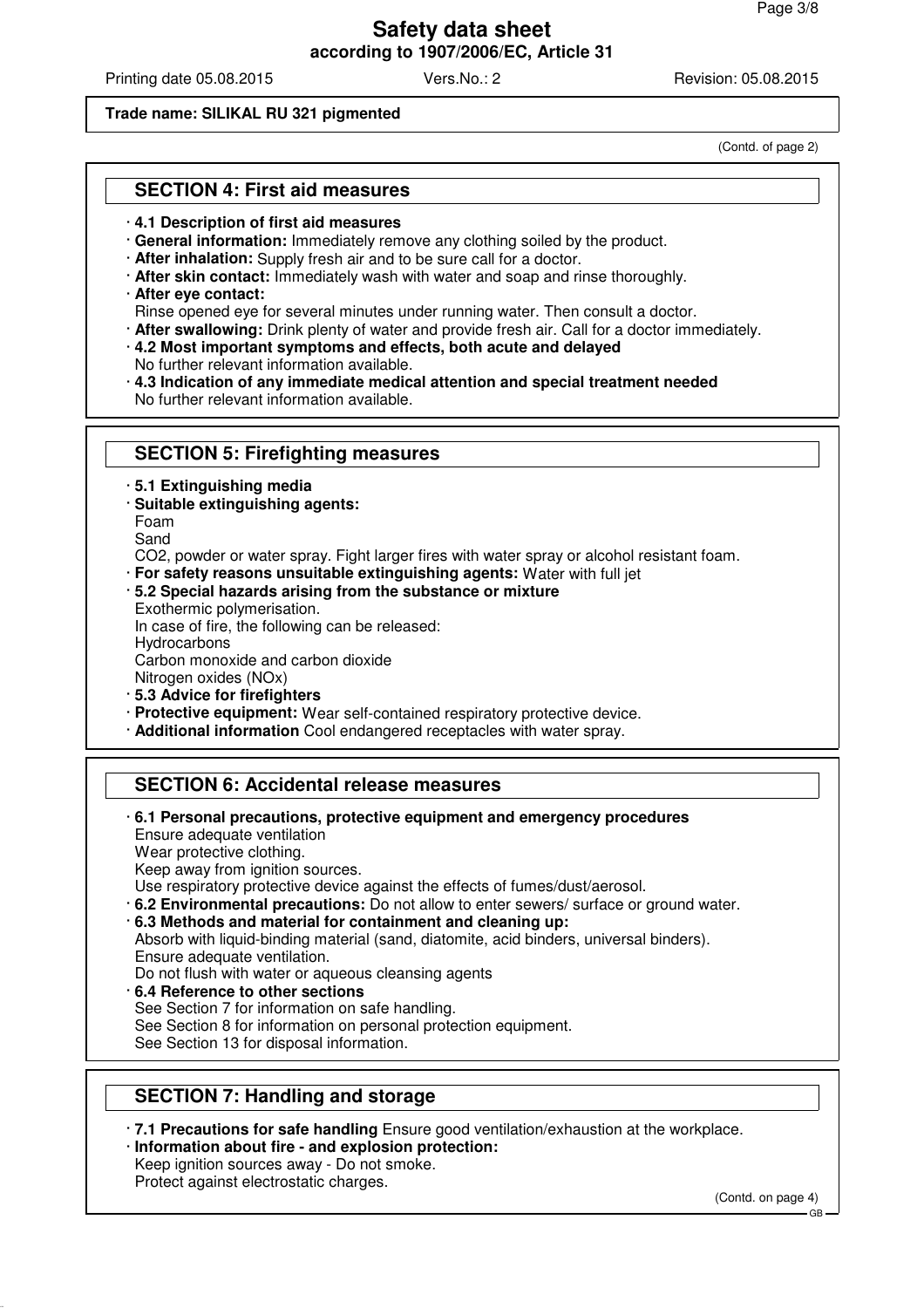Printing date 05.08.2015 Vers.No.: 2 Revision: 05.08.2015

(Contd. of page 3)

#### **Trade name: SILIKAL RU 321 pigmented**

Fumes can combine with air to form an explosive mixture.

- · **7.2 Conditions for safe storage, including any incompatibilities**
- · **Storage:**

· **Requirements to be met by storerooms and receptacles:** Store only in the original receptacle. Store in cool, dry conditions in well sealed receptacles. Do not allow to enter sewers/ surface or ground water.

- · **Information about storage in one common storage facility:** Not required.
- · **Further information about storage conditions:** Store receptacle in a well ventilated area. Protect from heat and direct sunlight.
- 
- · **Maximum storage temperature:** 25 °C
- · **7.3 Specific end use(s)** No further relevant information available.

#### **SECTION 8: Exposure controls/personal protection**

· **Additional information about design of technical facilities:** No further data; see item 7.

· **8.1 Control parameters**

· **Ingredients with limit values that require monitoring at the workplace:**

**141-32-2 n-butyl acrylate**

WEL Short-term value: 26 mg/m<sup>3</sup>, 5 ppm

Long-term value: 5 mg/m<sup>3</sup>, 1 ppm

#### **80-62-6 methyl methacrylate**

WEL Short-term value: 416 mg/m<sup>3</sup>, 100 ppm Long-term value: 208 mg/m<sup>3</sup>, 50 ppm

· **Additional information:** The lists valid during the making were used as basis.

· **8.2 Exposure controls**

· **Personal protective equipment:**

- · **General protective and hygienic measures:**
- Keep away from foodstuffs, beverages and feed.
- Immediately remove all soiled and contaminated clothing

Wash hands before breaks and at the end of work.

- Avoid contact with the eyes and skin.
- · **Respiratory protection:**
- Use the indicated respiratory protection if workplace exposure limits are exceeded.
- · **Recommended filter device for short term use:** Filter A
- · **Protection of hands:**



Protective gloves

The glove material has to be impermeable and resistant to the product/ the substance/ the preparation.

Selection of the glove material on consideration of the penetration times, rates of diffusion and the degradation (EN 374)

· **Material of gloves** Butyl rubber, BR

**Penetration time of glove material** 

The exact break through time has to be found out by the manufacturer of the protective gloves and has to be observed.

For the mixture mentioned below the penetration time has to be at least 60 minutes (Permeation according to EN 374 Part 3: Level 3).

(Contd. on page 5)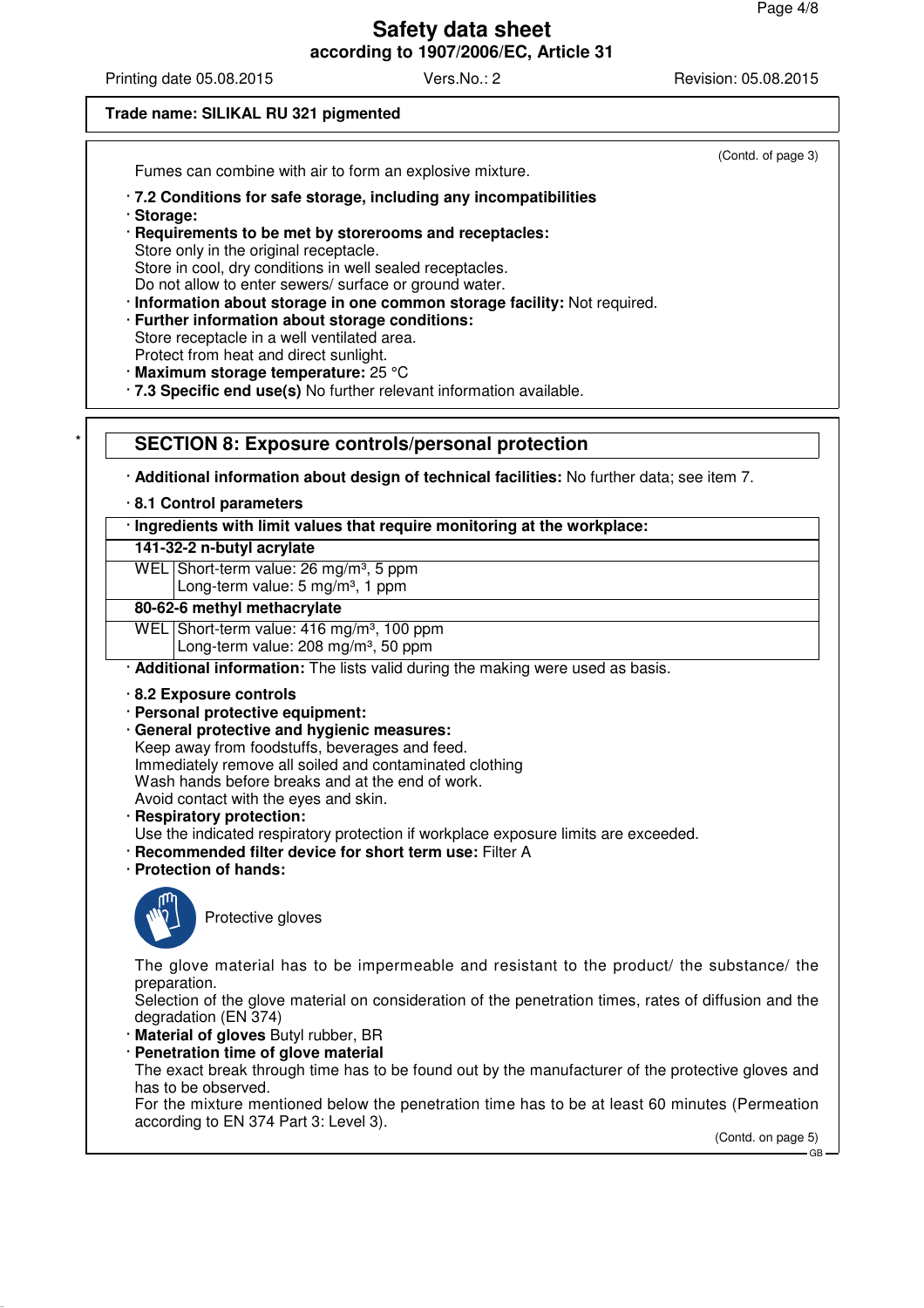Printing date 05.08.2015 Vers.No.: 2 Revision: 05.08.2015

(Contd. of page 4)

#### **Trade name: SILIKAL RU 321 pigmented**

#### · **Eye protection:**



Tightly sealed goggles

· **Body protection:** Protective work clothing

| .9.1 Information on basic physical and chemical properties |                                                                                                |
|------------------------------------------------------------|------------------------------------------------------------------------------------------------|
| · General Information                                      |                                                                                                |
| · Appearance:<br>Form:                                     | Fluid                                                                                          |
| Colour:                                                    | According to product specification                                                             |
| · Odour:                                                   | Characteristic                                                                                 |
| · Odour threshold:                                         | Not determined.                                                                                |
| · pH-value:                                                | Not determined.                                                                                |
| Change in condition                                        |                                                                                                |
| <b>Melting point/Melting range:</b>                        | Undetermined.                                                                                  |
| <b>Boiling point/Boiling range:</b>                        | 100 °C                                                                                         |
| · Flash point:                                             | 10 °C                                                                                          |
| · Flammability (solid, gaseous):                           | Not applicable.                                                                                |
| · Ignition temperature:                                    | 245 °C                                                                                         |
| · Decomposition temperature:                               | Not determined.                                                                                |
| · Self-igniting:                                           | Product is not selfigniting.                                                                   |
| · Danger of explosion:                                     | Product is not explosive. However, formation of explosive<br>air/vapour mixtures are possible. |
| · Explosion limits:                                        |                                                                                                |
| Lower:                                                     | 1.2 Vol %                                                                                      |
| Upper:                                                     | 12.5 Vol %                                                                                     |
| · Vapour pressure at 20 °C:                                | 38.7 hPa                                                                                       |
| · Density at 20 °C:                                        | 1.42 $g/cm^{3}$                                                                                |
| · Relative density                                         | Not determined.                                                                                |
| · Vapour density                                           | Not determined.                                                                                |
| · Evaporation rate                                         | Not determined.                                                                                |
| · Solubility in / Miscibility with                         |                                                                                                |
| water:                                                     | Not miscible or difficult to mix.                                                              |
| · Partition coefficient (n-octanol/water): Not determined. |                                                                                                |
| · Viscositv:                                               |                                                                                                |
| Dynamic at 20 °C:                                          | 4600 mPas                                                                                      |
| Kinematic:                                                 | Not determined.                                                                                |
| · Solvent content:                                         |                                                                                                |
| <b>Organic solvents:</b>                                   | 0.0%                                                                                           |
| · 9.2 Other information                                    | No further relevant information available.                                                     |

(Contd. on page 6)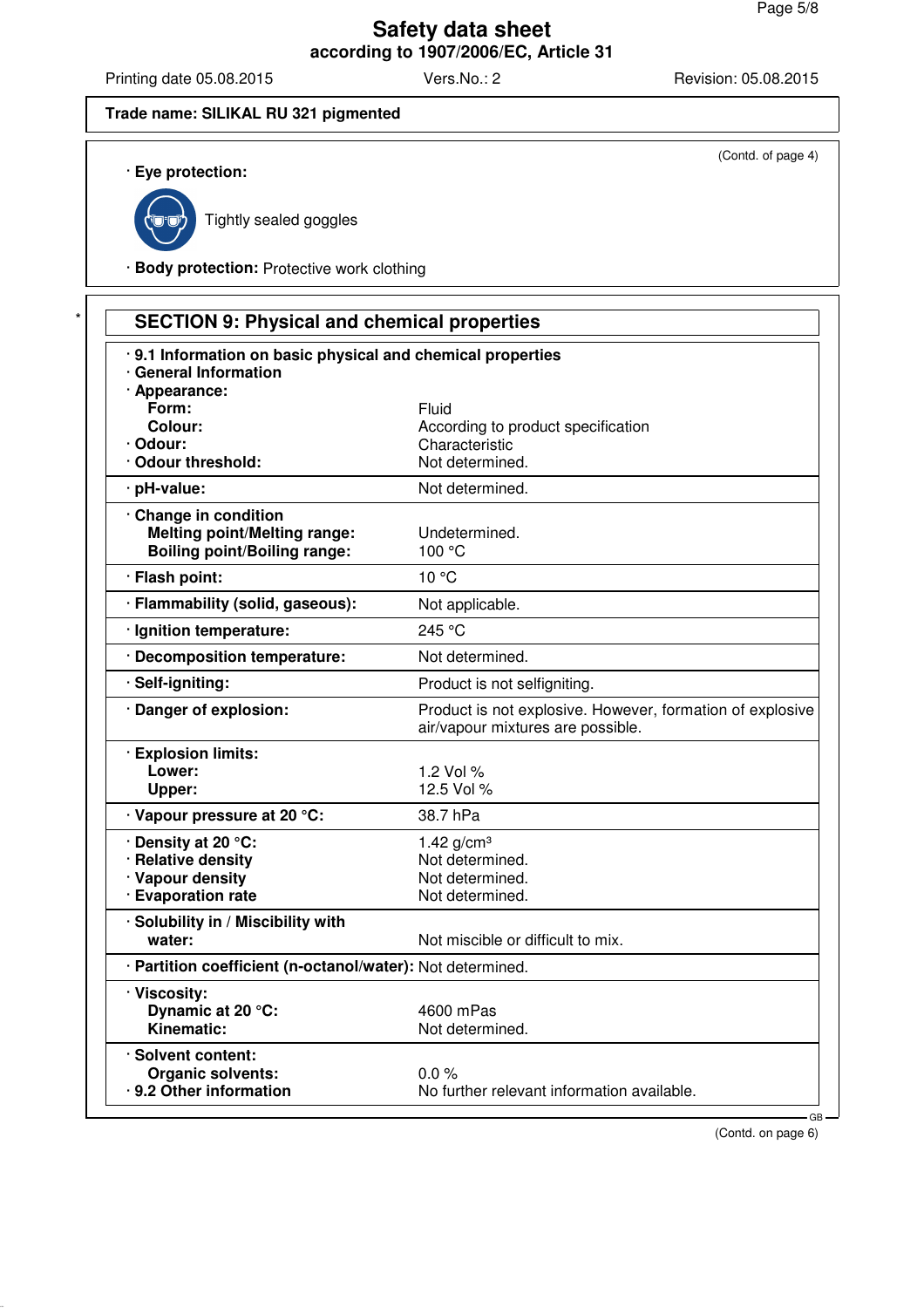Printing date 05.08.2015 Vers.No.: 2 Revision: 05.08.2015

#### **Trade name: SILIKAL RU 321 pigmented**

(Contd. of page 5)

### **SECTION 10: Stability and reactivity**

- · **10.1 Reactivity** No further relevant information available.
- · **10.2 Chemical stability**
- · **Thermal decomposition / conditions to be avoided:**

Keep away from heat and direct sunlight.

No decomposition if used according to specifications.

- · **10.3 Possibility of hazardous reactions** Exothermic polymerisation.
- · **10.4 Conditions to avoid** No further relevant information available.
- · **10.5 Incompatible materials:** Reacts with peroxides and other radical forming substances.
- · **10.6 Hazardous decomposition products:**
- Hydrocarbons

Carbon monoxide and carbon dioxide

· **Additional information:** Do not allow to enter sewers/ surface or ground water.

#### **SECTION 11: Toxicological information**

· **11.1 Information on toxicological effects**

· **Acute toxicity**

- · **Primary irritant effect:**
- · **Skin corrosion/irritation**
- Causes skin irritation.
- · **Serious eye damage/irritation**
- Causes serious eye irritation.
- · **Respiratory or skin sensitisation**
- May cause an allergic skin reaction.
- · **CMR effects (carcinogenity, mutagenicity and toxicity for reproduction)**
- · **Germ cell mutagenicity** Based on available data, the classification criteria are not met.
- · **Carcinogenicity** Based on available data, the classification criteria are not met.
- · **Reproductive toxicity** Based on available data, the classification criteria are not met.
- · **STOT-single exposure**
- May cause respiratory irritation.
- · **STOT-repeated exposure** Based on available data, the classification criteria are not met.
- · **Aspiration hazard** Based on available data, the classification criteria are not met.

### **SECTION 12: Ecological information**

- · **12.1 Toxicity**
- · **Aquatic toxicity:** No further relevant information available.
- · **12.2 Persistence and degradability** No further relevant information available.
- · **12.3 Bioaccumulative potential** No further relevant information available.
- · **12.4 Mobility in soil** No further relevant information available.
- · **Additional ecological information:**
- · **General notes:**
- Water hazard class 1 (German Regulation) (Self-assessment): slightly hazardous for water Do not allow undiluted product or large quantities of it to reach ground water, water course or sewage system.
- · **12.5 Results of PBT and vPvB assessment**
- · **PBT:** Not applicable.
- · **vPvB:** Not applicable.
- · **12.6 Other adverse effects** No further relevant information available.

(Contd. on page 7)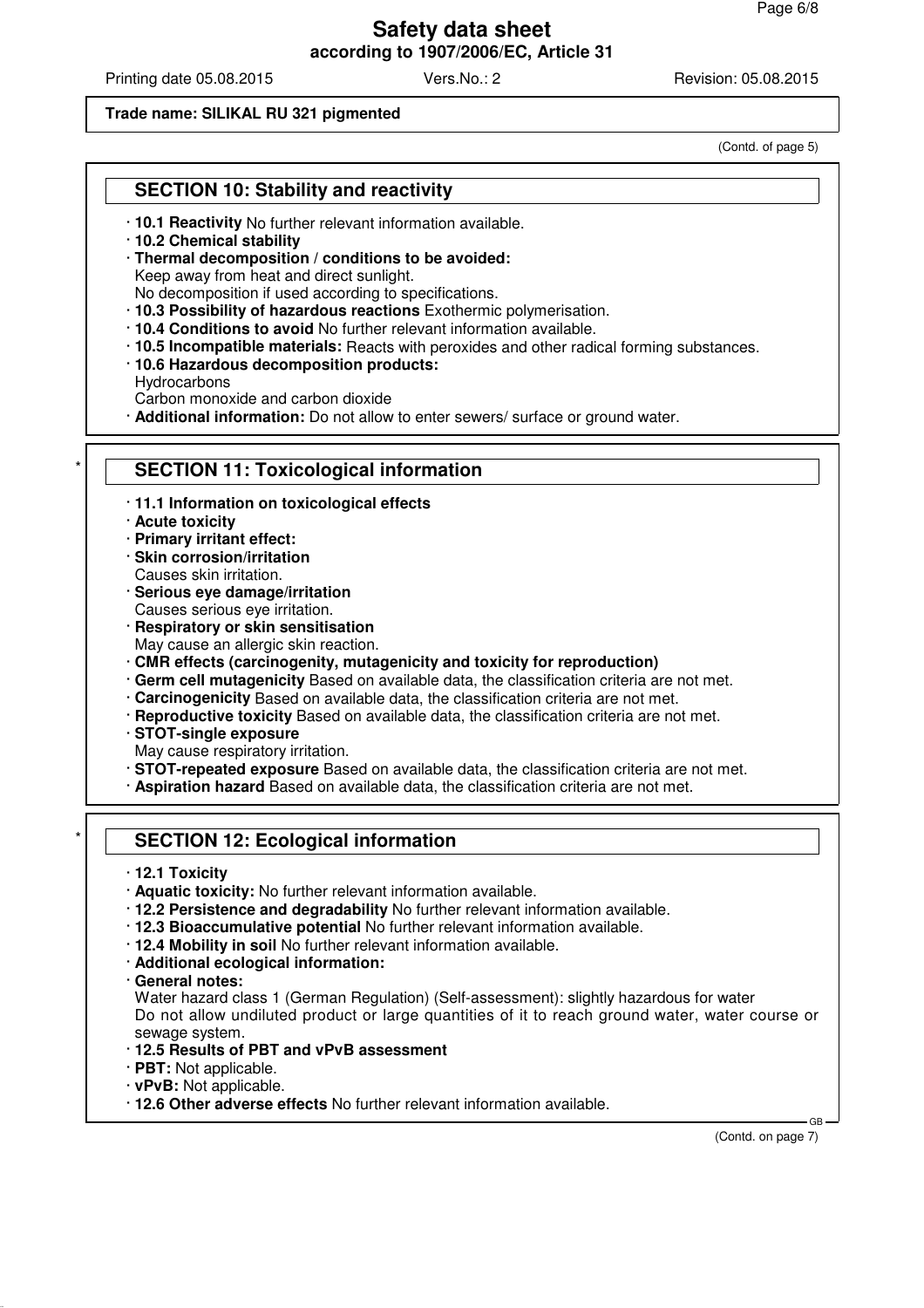Printing date 05.08.2015 Vers.No.: 2 Revision: 05.08.2015

#### **Trade name: SILIKAL RU 321 pigmented**

(Contd. of page 6)

|  |  | <b>SECTION 13: Disposal considerations</b> |
|--|--|--------------------------------------------|
|--|--|--------------------------------------------|

#### · **13.1 Waste treatment methods**

#### · **Recommendation**

Must not be disposed together with household garbage. Do not allow product to reach sewage system.

Must be specially treated adhering to official regulations.

#### · **European waste catalogue**

07 02 08\* other still bottoms and reaction residues

15 01 04 metallic packaging

#### · **Uncleaned packaging:**

#### · **Recommendation:**

Packaging may be reused or recycled after cleaning.

Packagings that may not be cleansed are to be disposed of in the same manner as the product. Disposal must be made according to official regulations.

· **Recommended cleansing agents:** Acetone, ethylacetate

| $\cdot$ 14.1 UN-Number<br>· ADR, IMDG, IATA                                     | <b>UN1866</b>                                                                                                         |
|---------------------------------------------------------------------------------|-----------------------------------------------------------------------------------------------------------------------|
| · 14.2 UN proper shipping name<br>$\cdot$ ADR<br>· IMDG, IATA                   | 1866 RESIN SOLUTION<br><b>RESIN SOLUTION</b>                                                                          |
| · 14.3 Transport hazard class(es)                                               |                                                                                                                       |
| · ADR, IMDG, IATA                                                               |                                                                                                                       |
| · Class<br>· Label                                                              | 3 Flammable liquids.<br>3                                                                                             |
| · 14.4 Packing group<br>· ADR, IMDG, IATA                                       | $\mathbf{I}$                                                                                                          |
| · 14.5 Environmental hazards:<br>· Marine pollutant:                            | <b>No</b>                                                                                                             |
| · 14.6 Special precautions for user<br>· Danger code (Kemler):<br>· EMS Number: | Warning: Flammable liquids.<br>33<br>$F-E, S-E$                                                                       |
| · 14.7 Transport in bulk according to Annex II<br>of Marpol and the IBC Code    | Not applicable.                                                                                                       |
| · Transport/Additional information:                                             |                                                                                                                       |
| $\cdot$ ADR<br>· Limited quantities (LQ)<br>· Excepted quantities (EQ)          | 5L<br>Code: E2<br>Maximum net quantity per inner packaging: 30 ml<br>Maximum net quantity per outer packaging: 500 ml |
| · Transport category<br>· Tunnel restriction code                               | 2<br>D/E                                                                                                              |